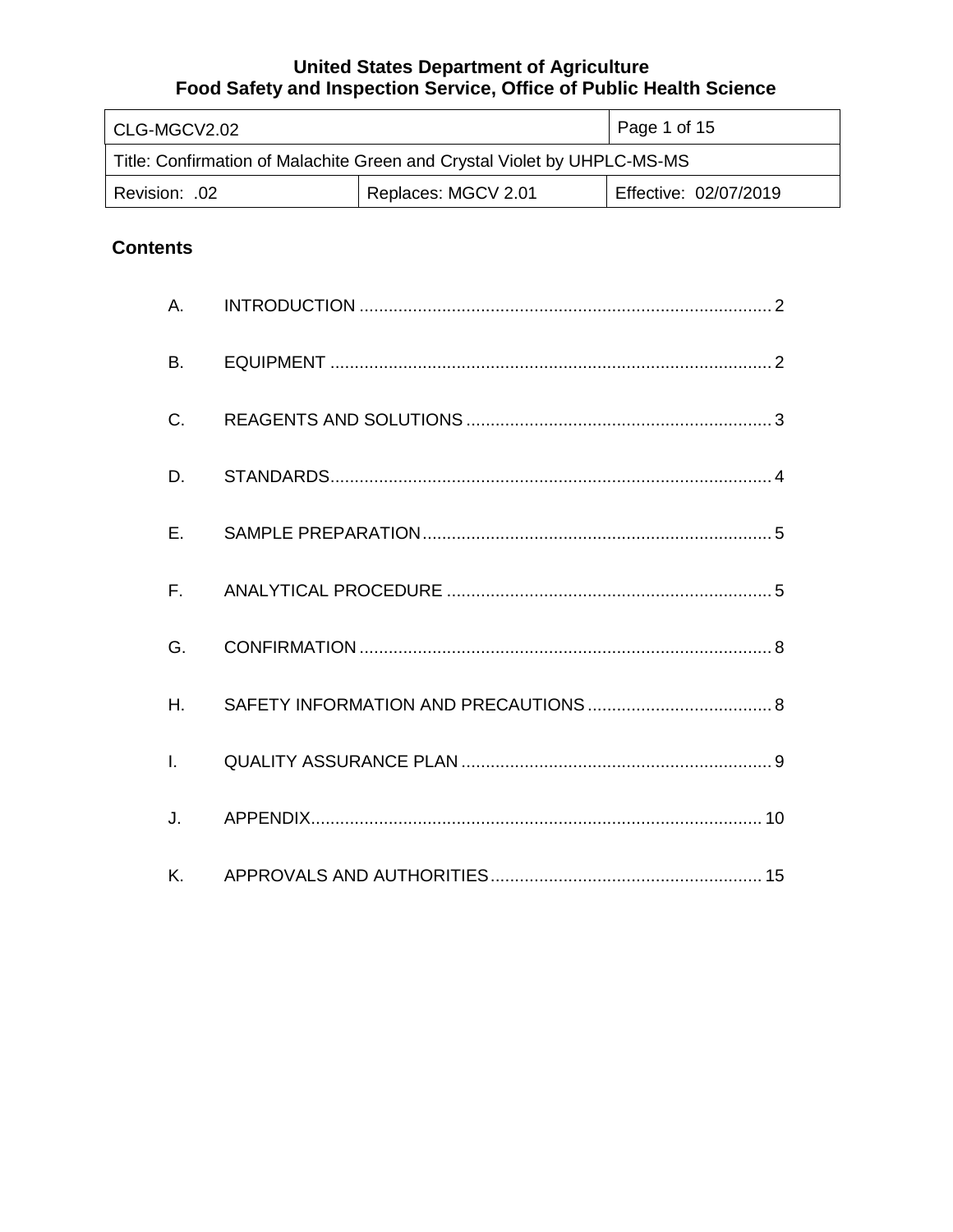| l CLG-MGCV2.02                                                           |                     | Page 2 of 15          |
|--------------------------------------------------------------------------|---------------------|-----------------------|
| Title: Confirmation of Malachite Green and Crystal Violet by UHPLC-MS-MS |                     |                       |
| Revision: .02                                                            | Replaces: MGCV 2.01 | Effective: 02/07/2019 |

### **A. INTRODUCTION**

1. Summary of Procedure

 Malachite green (MG), crystal violet (CV), leucomalachite green (LMG), and leucocrystal violet (LCV) are extracted from catfish tissue using a McIlvaine buffer-acetontrile solvent combination. The resulting organic extract is further purified using neutral alumina and a cation exchange solid phase extraction system. After evaporating the eluate to dryness, it is reconstituted in a mixture of methanol and acetate buffer and analyzed by ultra high performance liquid chromatography-tandem mass spectrometry (UHPLC-MS-MS).

#### 2. Applicability

 This method is applicable for the confirmation of MG, CV, LMG, and LCV in fish of the order Siluriformes (catfish) tissue at levels ≥ 1 ppb.

 *Note: Refer to 21CFR for tolerance values set by FDA and 40CFR for tolerance values set by EPA* 

 *Note: This method may be performed using standards/solutions that contain fewer analytes than the method is applicable for, if the excluded analytes will not be included in the reported results.* 

## **B. EQUIPMENT**

Note: Equivalent equipment may be substituted.

- 1. Apparatus
	- a. Balance Cat. No. XS2002S, Mettler.
	- b. Analytical balance Cat. No. AE163, Mettler.
	- c. Centrifuge Cat. No. 5810, Eppendorf.
	- d. Vortex mixer Fisher Genie 2.
	- e. N-EVAP Organomation 111.
	- f. 50 mL polypropylene tubes Cat. No. 352070, Falcon.
	- g. 15 mL polypropylene tubes Cat. No. 352097, Falcon.
	- h. Pipettes capable of dispensing 5 5000 µL Rainin.
	- i. Pasteur Pipette Cat. No. 14673-010, VWR.
	- j. Amber LC Vials Cat. No. EP339-20-ACT, VWR.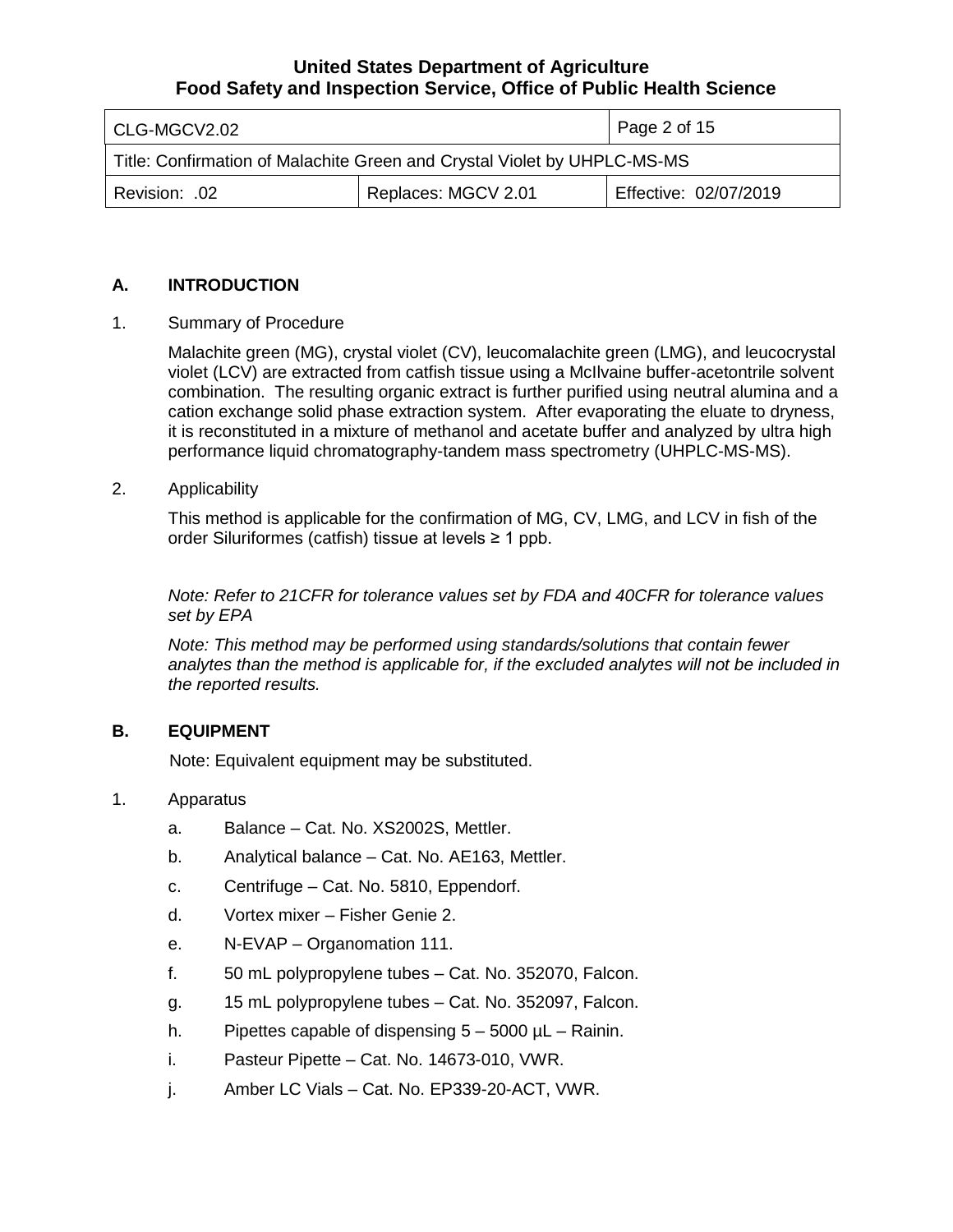| l CLG-MGCV2.02                                                           |                     | Page 3 of 15          |
|--------------------------------------------------------------------------|---------------------|-----------------------|
| Title: Confirmation of Malachite Green and Crystal Violet by UHPLC-MS-MS |                     |                       |
| Revision: .02                                                            | Replaces: MGCV 2.01 | Effective: 02/07/2019 |

## 2. Instrumentation

- a. UPLC-MS-MS
	- i. Liquid Chromatograph Acquity UPLC, Waters Corp.
	- ii. Analytical Column Acquity UPLC, C18 1.7 µm, 2.1 x 50 mm, Waters Corp.
	- iii. Mass Spectrometer Acquity TQD, Waters Corp.

# **C. REAGENTS AND SOLUTIONS**

 *Note: Equivalent reagents / solutions may be substituted. The maximum length of time that a working reagent shall be used is 1 year unless the laboratory has produced extension data*.

- 1. Reagents
	- a. L-Ascorbic acid Cat. No. A5960, Sigma-Aldrich.
	- b. Sodium hydrogen phosphate  $(Na_2HPO_4)$  Cat. No. 11643, Sigma-Aldrich.
	- c. *p*-Toluenesulfonic acid (*p*-TSA) hydrate Cat. No. 139020050, Acros.
	- d. Ammonium hydroxide Cat. No. A470, Fisher.
	- e. Methanol Cat. No. A-454, Fisher.
	- f. Acetic acid Cat. No. AX0074-6, EMD.
	- g. Acetonitrile Cat. No. A-996, Fisher.
	- h. Ammonium acetate Cat. No. 0596-01, Baker.
	- i. Water Cat. No. W7, Fisher.
	- j. N,N,N',N'-Tetramethyl-*p*-phenylenediamine dihydrochloride (TMPD) Cat. No. T3134, Sigma-Aldrich.
	- k. Alumina Cat. No. A950, Fisher.
	- l. Sodium Chloride Cat. No. S642, Fisher.
	- m. Citric acid Cat. No. 251275, Sigma-Aldrich.
	- n. SPE cartridges Oasis MCX, 6 mL, 150 mg sorbent, Waters.
- 2. Solutions
	- a. 0.2 M sodium hydrogen phosphate:

Dissolve 35.6 g in water and bring to a total volume of 1 L.

b. 0. 02 M ammonium acetate:

Dissolve 1.54 g in water and bring to a total volume of 1 L. Adjust to pH 4 with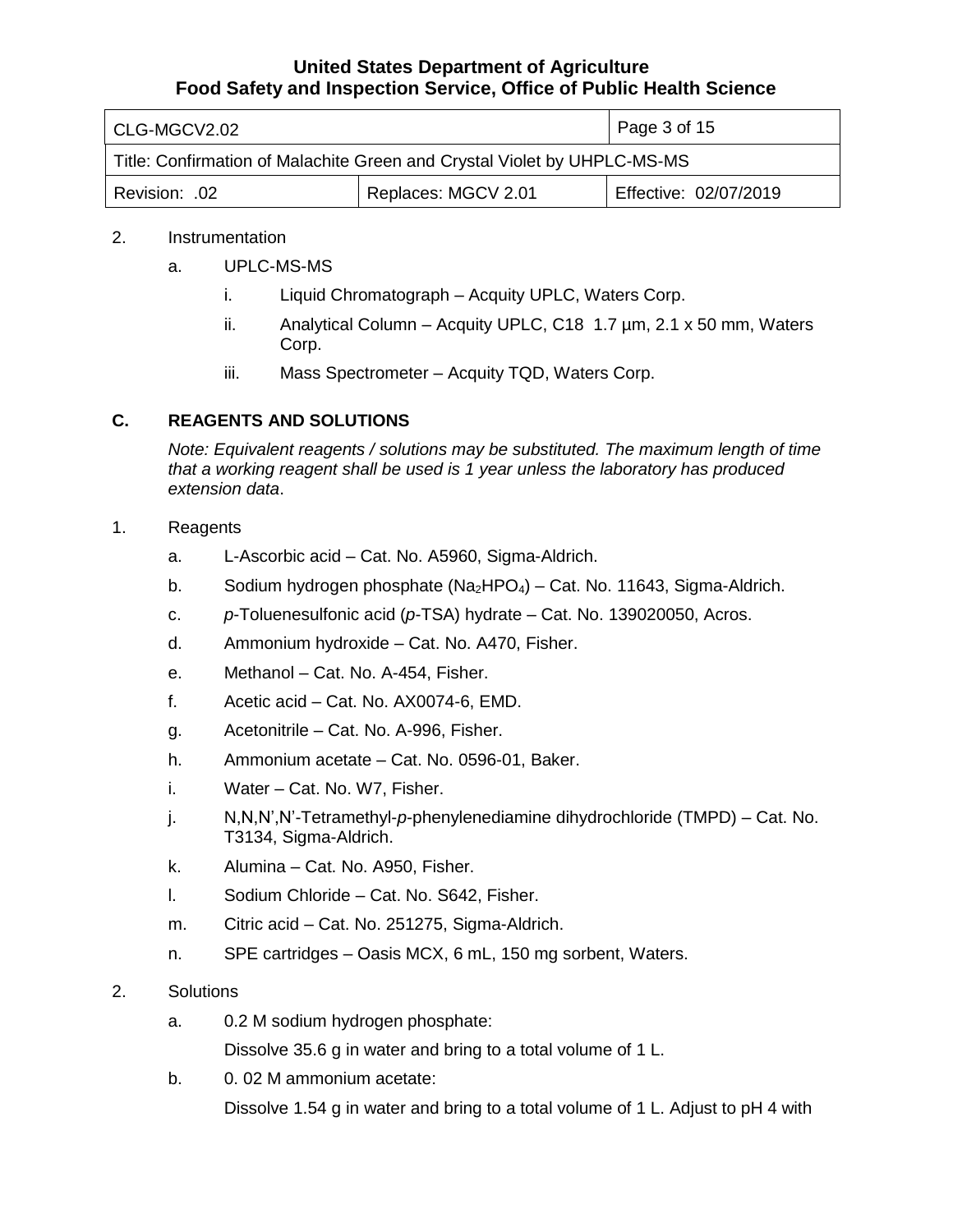| l CLG-MGCV2.02                                                           |  | Page 4 of $15$        |  |
|--------------------------------------------------------------------------|--|-----------------------|--|
| Title: Confirmation of Malachite Green and Crystal Violet by UHPLC-MS-MS |  |                       |  |
| Replaces: MGCV 2.01<br>  Revision: .02                                   |  | Effective: 02/07/2019 |  |

glacial acetic acid.

- Dissolve 19 g p-TSA hydrate in water and bring to a total volume of 100 mL.
- d. 0.1 M citric acid:

Dissolve 19.2 g citric acid in water and bring to a total volume of 1 L.

e. 0.5 mg/mL L-ascorbic acid solution:

c. 1 M *p*-TSA (*p*-Toluenesulfonic acid):

Dissolve 50 mg L-ascorbic acid in 5 mL methanol and 95 mL acetonitrile.

f. SPE eluting solvent:

 Mix 5 mL ammonium hydroxide with 5 mL 0.5 mg/mL L-ascorbic acid solution (C.2.e) and 90 mL acetonitrile.

g. McIlvaine buffer pH 3.0:

 Mix 100 mL 0.2 M sodium hydrogen phosphate (C.2.a) with 430 mL 0.1 M citric acid (C.2.d).

h. Sample and LC standard dilution solvent:

Mix 70 mL methanol with 30 mL 0.02 M ammonium acetate (pH 4) (C.2.b).

i. TMPD  $(1 \text{ mg/mL})$ :

Dissolve 10 mg TMPD in 10 mL methanol.

# **D. STANDARDS**

 *Note: Equivalent standards / solutions may be substituted. Purity and counterions are to be taken into account when calculating standard concentrations. In-house prepared standards shall be assigned an expiration date that is no later than the stability stated in the method. The maximum length of time that an in-house prepared standard shall be used is 1 year unless the laboratory has produced extension data.* 

# 1. Source

- a. Malachite green oxalate salt (MG) Cat. No. M6880, Sigma-Aldrich.
- b. Crystal violet chloride salt (CV) Cat. No. G2039, Sigma-Aldrich.
- c. Leucomalachite green (LMG) Cat. No. 125660, Sigma-Aldrich.
- d. Leucocrystal violet (LCV) Cat. No. 219215, Sigma-Aldrich.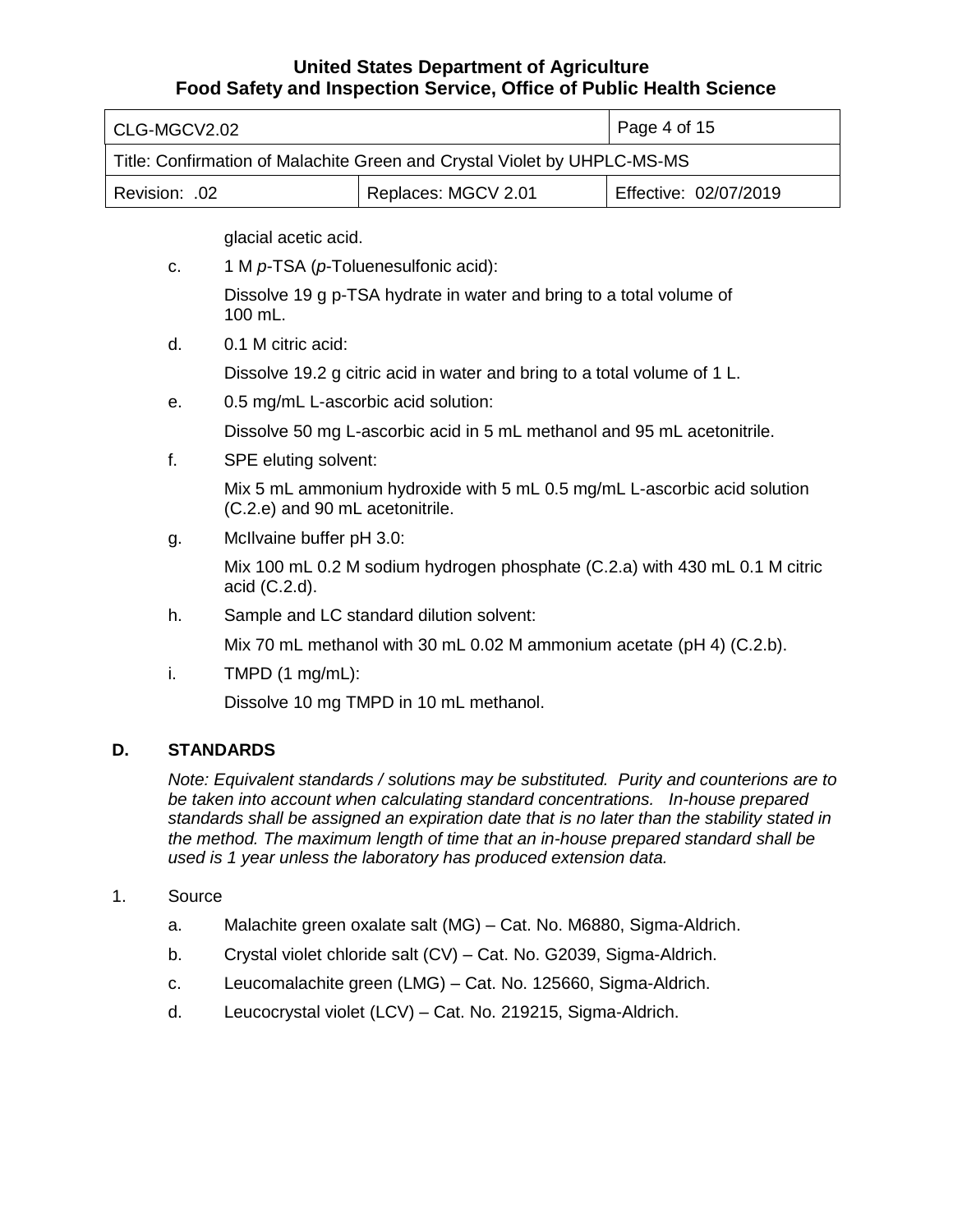| CLG-MGCV2.02                                                             |                     | Page 5 of 15          |  |
|--------------------------------------------------------------------------|---------------------|-----------------------|--|
| Title: Confirmation of Malachite Green and Crystal Violet by UHPLC-MS-MS |                     |                       |  |
| Revision: .02                                                            | Replaces: MGCV 2.01 | Effective: 02/07/2019 |  |

### 2. Preparation

a. MG, LMG, CV, LCV Stock solutions (~1 mg/mL):

Add 28.4  $\pm$  5 mg MG oxalate, 20  $\pm$  5 mg LMG, 22  $\pm$  5 mg CV chloride and 20  $\pm$  5 mg LCV into separate amber vials. Dissolve in 20 mL acetonitrile. Calculate the exact concentration of the stock solutions taking the actual weight and purity into account.

account.<br>These solutions are to be stored refrigerated (2 – 8 °C) and expire in 6 months.

b. Combined working solution  $(1.0 \mu g/mL)$ :

 Pipet ~10 µL (depending on the exact concentration) of each stock standard acetonitrile. (D.2.a) into a 10.0 mL amber volumetric flask and bring to volume with

acetonitrile.<br>This solution is to be stored refrigerated (2 – 8 °C) and expires in 1 month.

c. External Standard (5.0 ng/mL):

 Pipet 5 µL of combined working solution (D.2.b) into 995 µL standard dilution solvent in an amber LC vial.

This solution is to be prepared fresh for each sample set.

### **E. SAMPLE PREPARATION**

 Catfish tissue must be processed long enough to produce a homogeneous blend of tissue, but not long enough to become warm.

# **F. ANALYTICAL PROCEDURE**

- 1. Preparation of Controls and Samples
	- a. Weigh  $5.0 \pm 0.2$  g catfish samples into 50 mL polypropylene centrifuge tubes.
	- b. Weigh out  $5.0 \pm 0.2$  g portions of a known blank catfish tissue into a 50 mL polypropylene centrifuge tube for each of the following Quality Control samples as needed:
		- i. A tissue blank (negative control) one needed for each analytical batch.
		- ii. Positive Control Fortify the control sample with 5  $\mu$ L of the 1.0  $\mu$ g/mL Combined Working Solution (D.2.b), which is equivalent to 5 ng of each analyte. Vortex for about 30 seconds and allow to stand in the dark for 10 minutes.
		- iii. An internal check sample (as needed).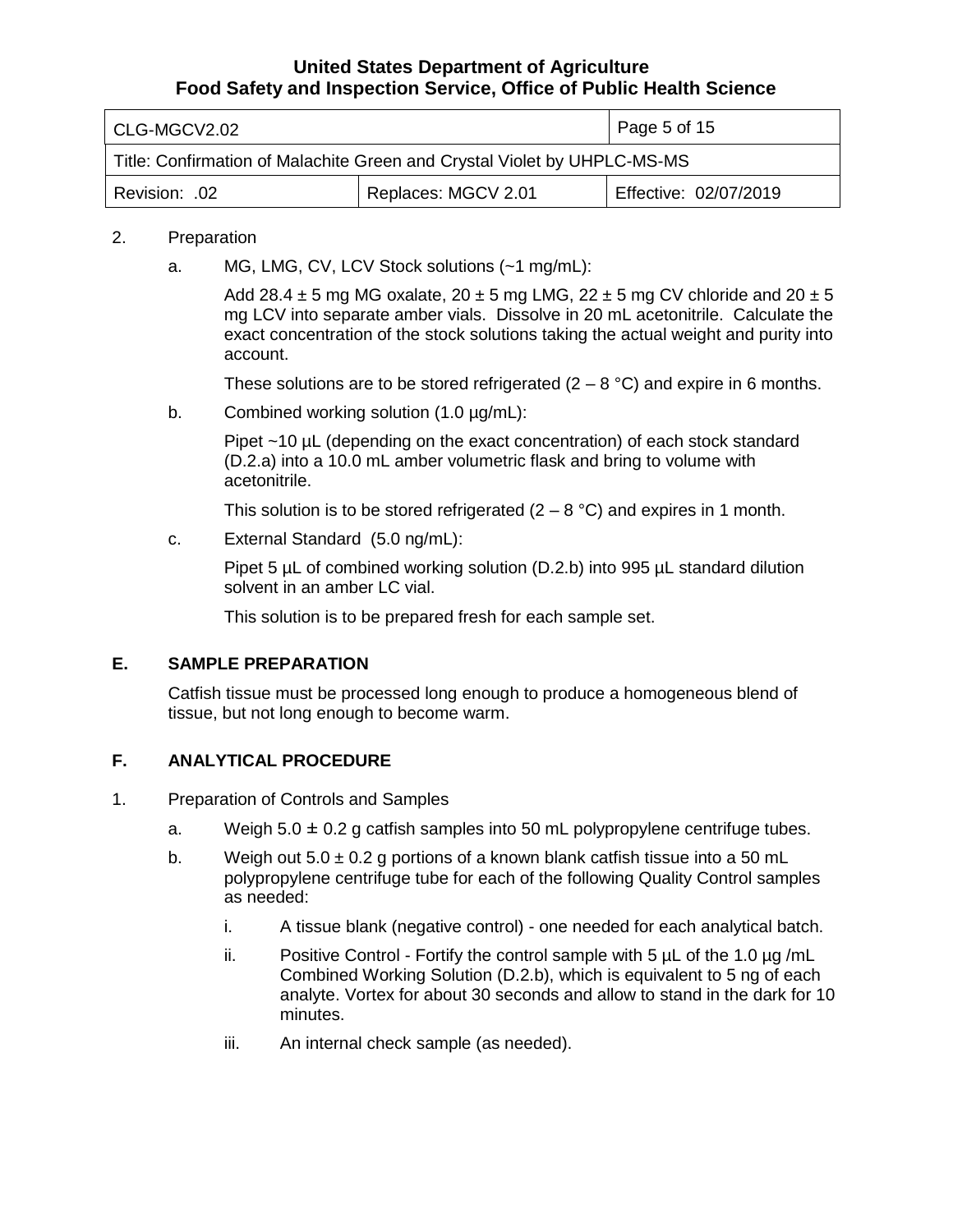| l CLG-MGCV2.02                                                           |                     | Page 6 of 15          |
|--------------------------------------------------------------------------|---------------------|-----------------------|
| Title: Confirmation of Malachite Green and Crystal Violet by UHPLC-MS-MS |                     |                       |
| Revision: .02                                                            | Replaces: MGCV 2.01 | Effective: 02/07/2019 |

### 2. Extraction Procedure

- a. To all samples, add 4 mL McIlvaine buffer, 100 µL 1 mg/mL TMPD and 100 µL 1 M *p*-TSA.
- b. Vortex for about 30 seconds.
- c. Add 25 mL acetonitrile and vortex about 1 minute.
- d. Add 5 g NaCl, vortex about 20 seconds and centrifuge at 4000 RPM for 5 min.
- e. SPE Column Clean-up:
	- i. Prepare the SPE columns by adding 2 g alumina above the MCX sorbent bed to form a second bed.
	- allow air bubbles to escape. ii. Wash the columns quickly with two 3 - 5 mL portions of acetonitrile to
	- iii. Load the columns with the top layer in the centrifuge tubes from step g.
	- iv. Wash each column with approximately 5 mL acetonitrile.
	- v. Remove all of the alumina from the SPE column by forcefully filling the column with acetonitrile and quickly inverting. This may need to be repeated once or twice to ensure all the alumina is gone.
	- vi. Elute the columns into 15 mL polypropylene tubes by filling with the SPE elution solvent.
- f. Evaporate each tube to dryness at < 50 °C in an N-Evap under a gentle nitrogen stream.
- g. Add 1 mL of 7:3 (v/v) methanol:ammonium acetate buffer (C.2.b.) to the residue and vortex briefly.
- h. Transfer each extract to an amber LC vial.
- 3. Instrumental Settings

UPLC-MS-MS analysis

- *Note: The instrument parameters may be optimized to ensure system suitability.*
- a. UPLC Instrumental Settings

| Column temperature: | 40 $^{\circ}$ C |
|---------------------|-----------------|
| Injection volume:   | $5 \mu L$       |

UPLC Time Program: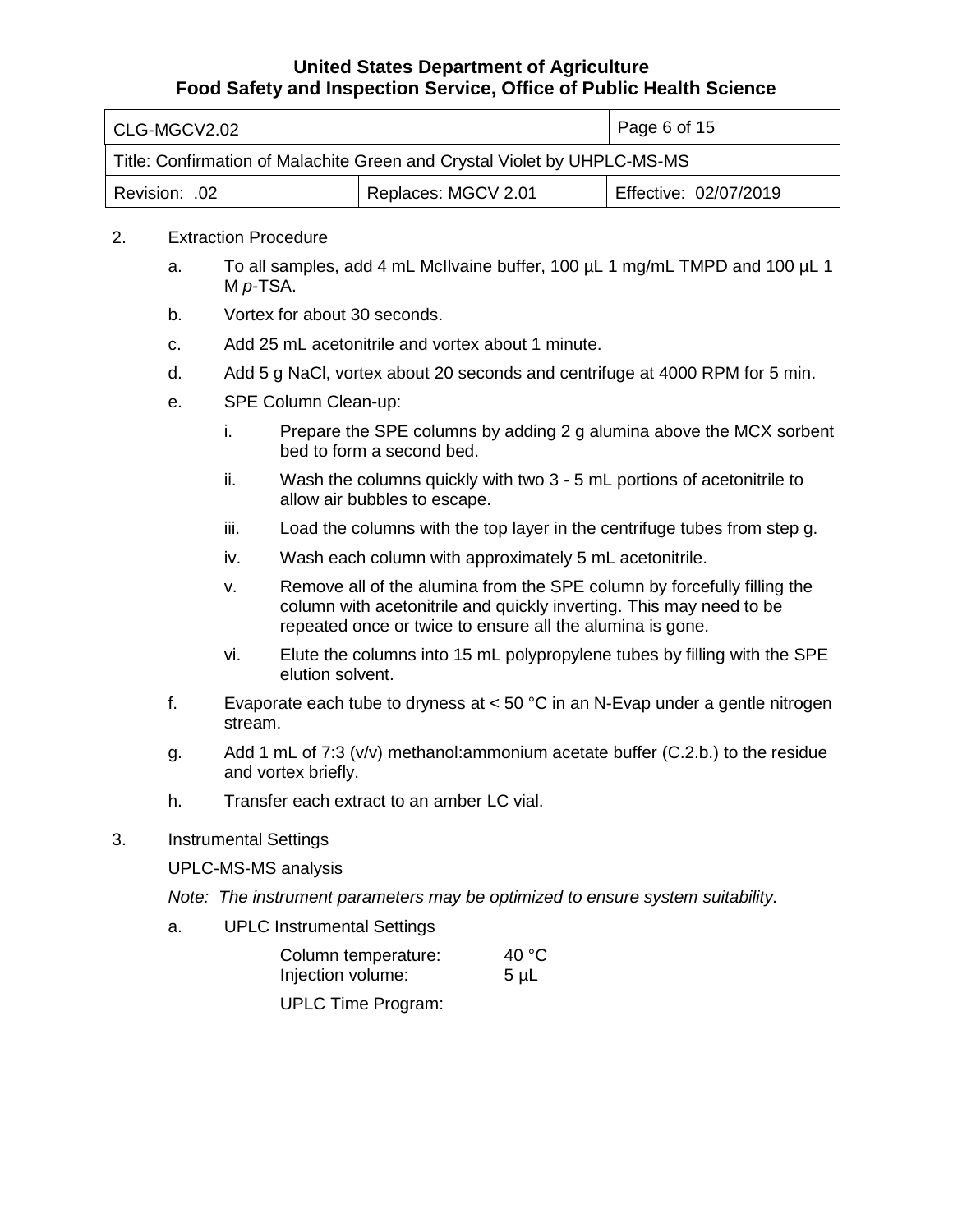| l CLG-MGCV2.02                                                           |                     | Page 7 of 15          |
|--------------------------------------------------------------------------|---------------------|-----------------------|
| Title: Confirmation of Malachite Green and Crystal Violet by UHPLC-MS-MS |                     |                       |
| 02. Revision:                                                            | Replaces: MGCV 2.01 | Effective: 02/07/2019 |

| Time           | <b>Flow Rate</b> | (A)            | (B)          |
|----------------|------------------|----------------|--------------|
| (min)          | (mL/min)         | 0.02M          | Acetonitrile |
|                |                  | ammonium       | (%)          |
|                |                  | acetate (pH 4) |              |
|                |                  |                |              |
|                |                  | $(\% )$        |              |
|                | 0.3              | 70             | 30           |
|                |                  |                |              |
|                | 0.3              | 50             | 50           |
| $\overline{2}$ | 0.3              | 10             | 90           |
|                |                  |                |              |
| 4              | 0.3              | 10             | 90           |
|                |                  | 70             |              |
| 4.1            | 0.3              |                | 30           |
| 8              | 0.3              | 70             | 30           |

b. MS/MS settings

Note: Tune the instrument as needed.

 Capillary voltage: 3 kV Ion Mode: ESI + Source Temperature: 150 °C Desolvation Temperature: 350 °C Dwell Time (s): 0.05

 Summary of Multiple Reaction Monitoring (MRM) transitions and parameters selected for each compound:

| Compound   | <b>RT</b><br>(min) | <b>Precursor</b><br>lon<br>(m/z) | <b>Cone</b><br>(V) | <b>Product ions</b><br>(m/z) | <b>Collision</b><br>(eV) |
|------------|--------------------|----------------------------------|--------------------|------------------------------|--------------------------|
| <b>CV</b>  | 2.1                | 372.2                            | 70                 | 340.4                        | 55                       |
|            |                    |                                  | 70                 | 356.4                        | 45                       |
| <b>MG</b>  | 1.8                | 329.2                            | 70                 | 208.2                        | 35                       |
|            |                    |                                  | 70                 | 313.3                        | 35                       |
| <b>LCV</b> | 2.9                | 374.2                            | 50                 | 238.3                        | 30                       |
|            |                    |                                  | 50                 | 358.3                        | 22                       |
| <b>LMG</b> | 2.9                | 331.2                            | 50                 | 316.3                        | 30                       |
|            |                    |                                  | 50                 | 239.3                        | 30                       |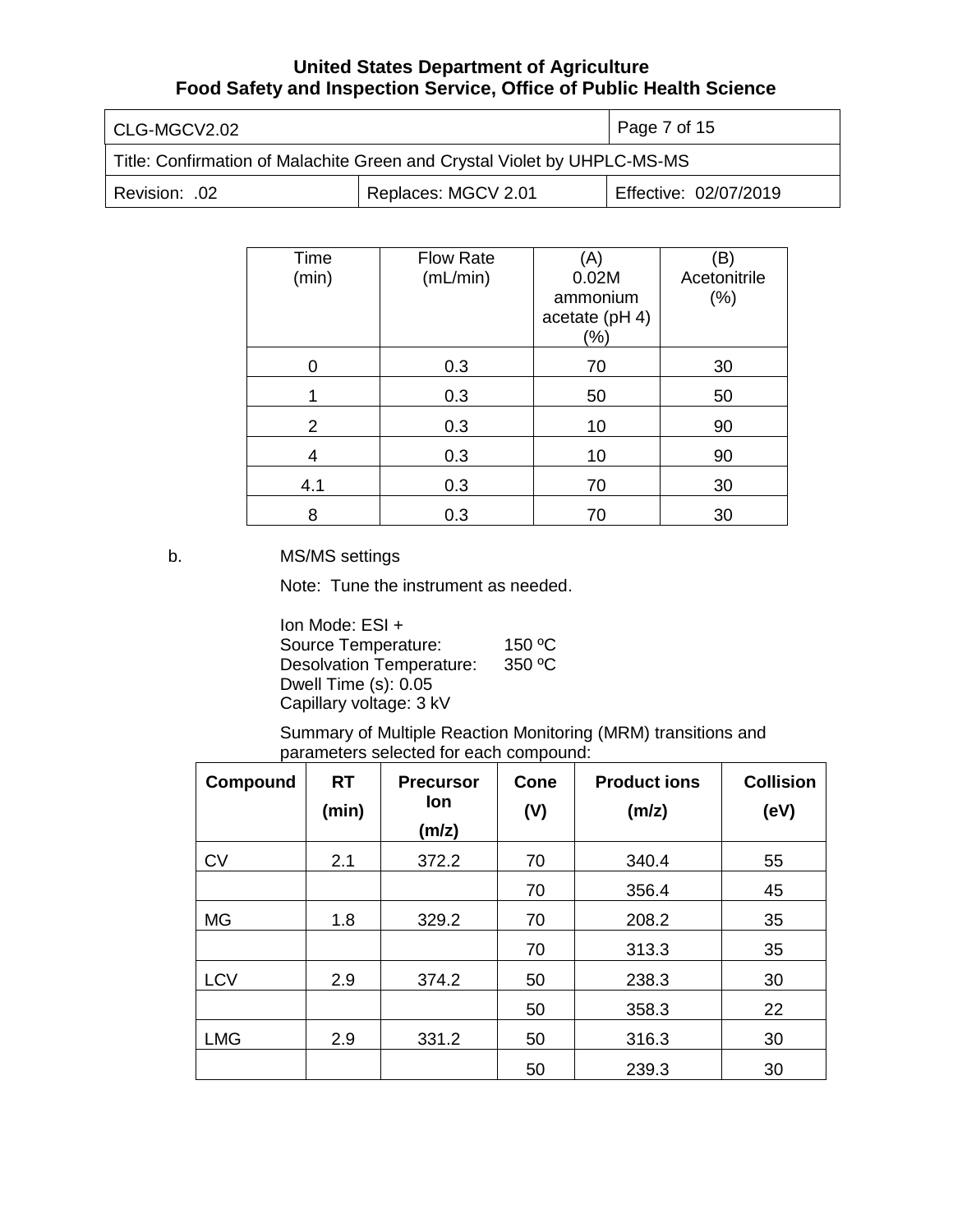| l CLG-MGCV2.02                                                           |                     | Page 8 of 15          |  |
|--------------------------------------------------------------------------|---------------------|-----------------------|--|
| Title: Confirmation of Malachite Green and Crystal Violet by UHPLC-MS-MS |                     |                       |  |
| .02. :Revision                                                           | Replaces: MGCV 2.01 | Effective: 02/07/2019 |  |

### 4. Sample Set

- a. For each batch of up to 20 samples, include:
	- i. External Standard.
	- ii. Positive control (spiked tissue).
	- iii. Negative control (blank tissue).
	- iv. Check Sample (if needed)
	- v. Samples

### **G. CONFIRMATION**

- a. Retention time of the sample must be  $\pm$  5% of the external standard or positive control.
- b. All monitored product ions must exhibit a S/N ratio > 3.
- c. Product ion ratio of all samples must differ from the external standard or positive control by no more than 10% absolute difference.
- d. For positive samples, the peak area for the most abundant ion must be at least 10% of the external standard and the peak area must be equal to or exceed the positive control area.

 Note: An external standard or positive control is injected at the beginning and end of each set. Comparisons are relative to the average of the two injections or the first injection alone.

### **H. SAFETY INFORMATION AND PRECAUTIONS**

1. Required Protective Equipment — Wear gloves, laboratory coat and safety glasses.

#### 2. Hazards

| <b>Procedure Step</b>   | Hazard                                                                              | Recommended Safe<br>Procedures |
|-------------------------|-------------------------------------------------------------------------------------|--------------------------------|
| Malachite green         | Harmful if ingested. Risk of<br>serious damage to eye. Potential<br>teratogen.      | Work in fume hood.             |
| Leucomalachite<br>green | Harmful if inhaled or ingested.<br>Causes eye, skin, and respiratory<br>irritation. | Work in fume hood.             |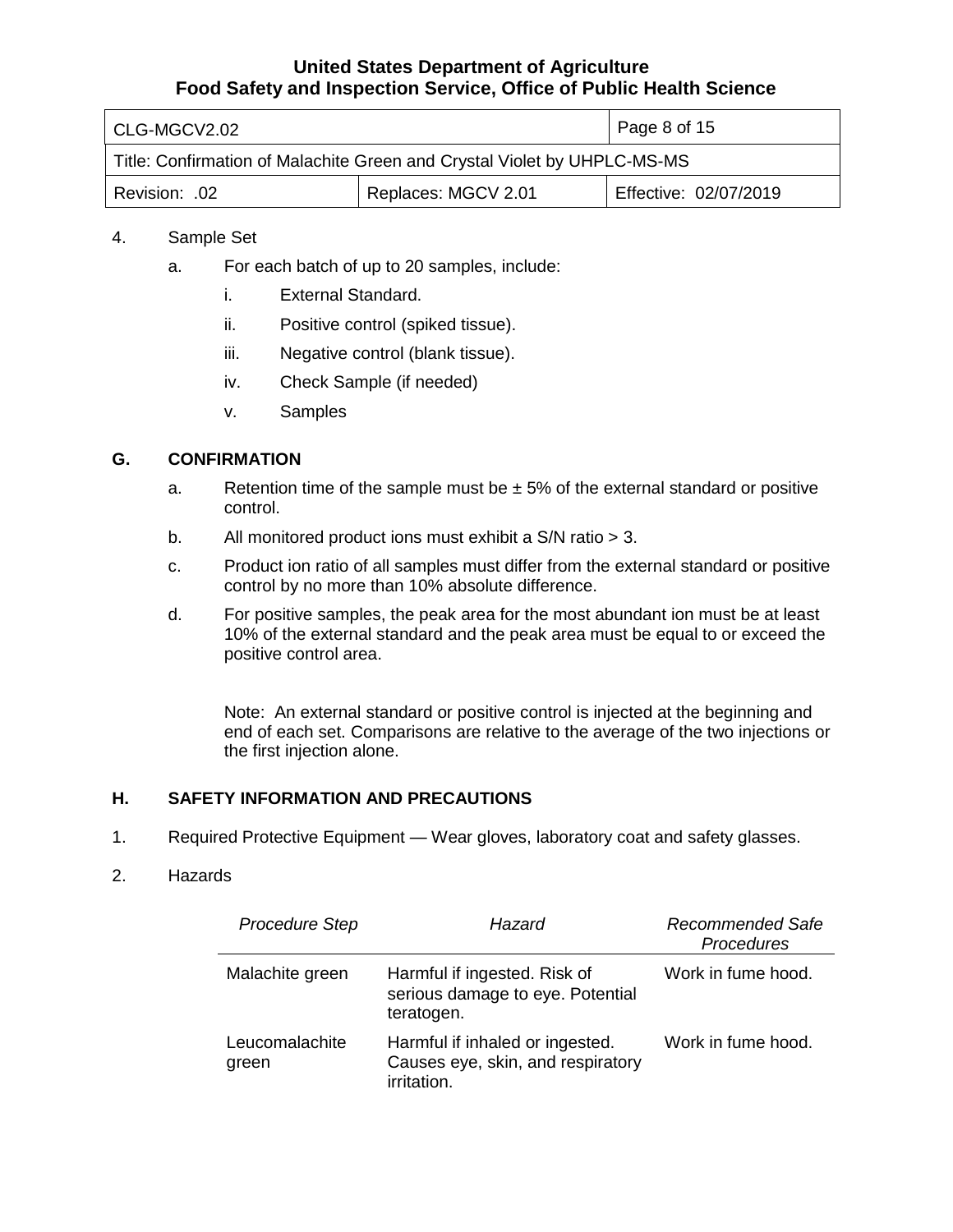| CLG-MGCV2.02                                                             | Page 9 of 15                                                                                    |                                                                                                                  |
|--------------------------------------------------------------------------|-------------------------------------------------------------------------------------------------|------------------------------------------------------------------------------------------------------------------|
| Title: Confirmation of Malachite Green and Crystal Violet by UHPLC-MS-MS |                                                                                                 |                                                                                                                  |
| Revision: .02                                                            | Replaces: MGCV 2.01                                                                             | Effective: 02/07/2019                                                                                            |
| Crystal violet                                                           | Harmful if inhaled or ingested.<br>Causes eye, skin, and respiratory<br><i>irritation.</i>      | Work in fume hood.                                                                                               |
| Leucocrystal violet                                                      | Harmful if inhaled or ingested.<br>Causes eye, skin, and respiratory<br><i>irritation.</i>      | Work in fume hood.                                                                                               |
| Acetonitrile                                                             | Flammable. Harmful if swallowed<br>or inhaled. Causes respiratory,<br>eye, and skin irritation. | Work in fume hood.<br>Keep away from<br>flame or heat.                                                           |
| Methanol                                                                 | Flammable. Vapors are corrosive<br>to the skin, eyes, and respiratory<br>system.                | Avoid contact or<br>prolonged exposure<br>to vapors. Work in a<br>fume hood. Keep<br>away from flame or<br>heat. |

3. Disposal Procedures

Follow federal, state and local regulations

# **I. QUALITY ASSURANCE PLAN**

- 1. Performance Standard
	- a. All ions must be present in the positive control.
	- b. Negative control (blank) must be no greater than 10% of the external standard or positive control area for each analyte.
- 2. Critical Control Points and Specifications

There are no known critical control points.

- 3. Intralaboratory Check Samples
	- a. System, minimum contents.
		- i. Frequency: One per week per analyst when samples analyzed.
		- ii. Records are to be maintained.
	- b. Acceptability criteria.

Refer to I.1.

If unacceptable values are obtained, then: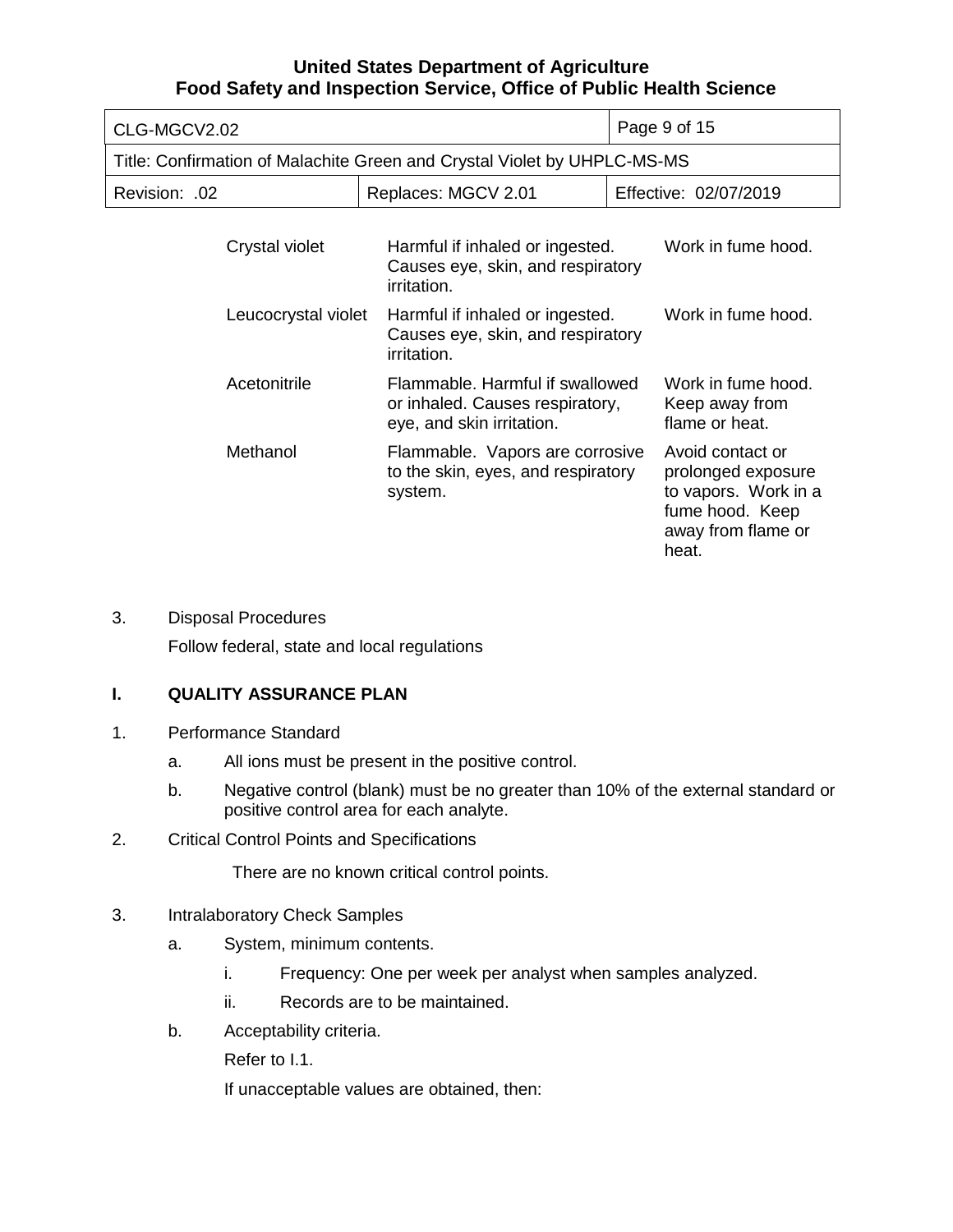| CLG-MGCV2.02                                                             |                     | Page 10 of 15         |
|--------------------------------------------------------------------------|---------------------|-----------------------|
| Title: Confirmation of Malachite Green and Crystal Violet by UHPLC-MS-MS |                     |                       |
| .02. :Revision                                                           | Replaces: MGCV 2.01 | Effective: 02/07/2019 |

- i. Investigate following established procedures.
- ii. Take corrective action as warranted.
- 4. Sample Condition upon Receipt: cold, unspoiled, and sealed from air.

# **J. APPENDIX**

#### 1. References

 Chen, Guoying and Miao, Shui. "HPLC Determination and MS Confirmation of Malachite Green, Gentian Violet, and Their Leuco Metabolite Residues in Channel Catfish Muscle", USDA, ARS, ERRC, Wyndmoor, PA and Shanghai Institute for Food and Drug Control, Shanghai, China.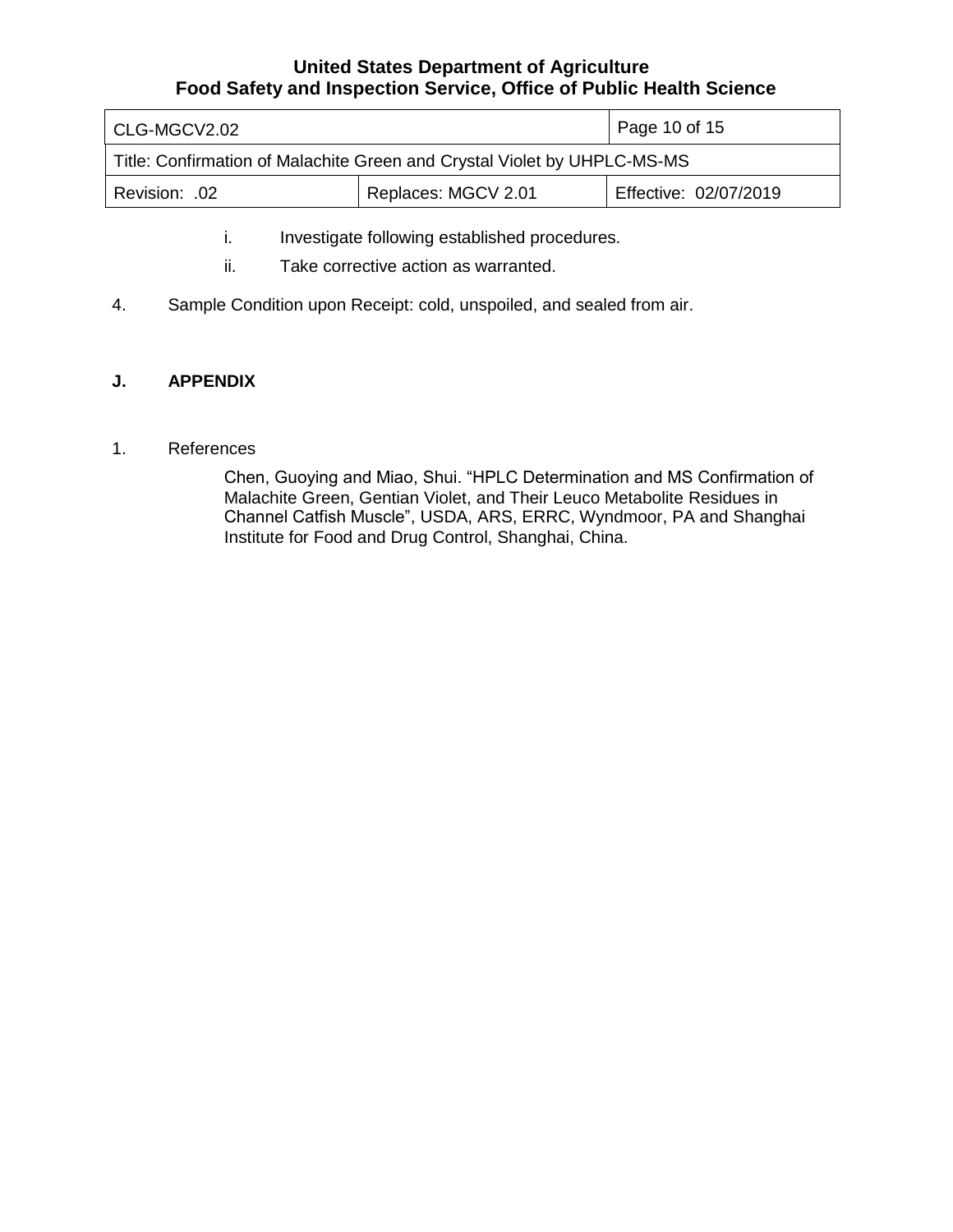| l CLG-MGCV2.02                                                           |                     | Page 11 of 15         |
|--------------------------------------------------------------------------|---------------------|-----------------------|
| Title: Confirmation of Malachite Green and Crystal Violet by UHPLC-MS-MS |                     |                       |
| Revision: .02                                                            | Replaces: MGCV 2.01 | Effective: 02/07/2019 |

# 2. Chromatograms



 Figure 1. MRM Transitions of Mixed External Standards of MG, CV, LCV & LMG at 1 ppb level.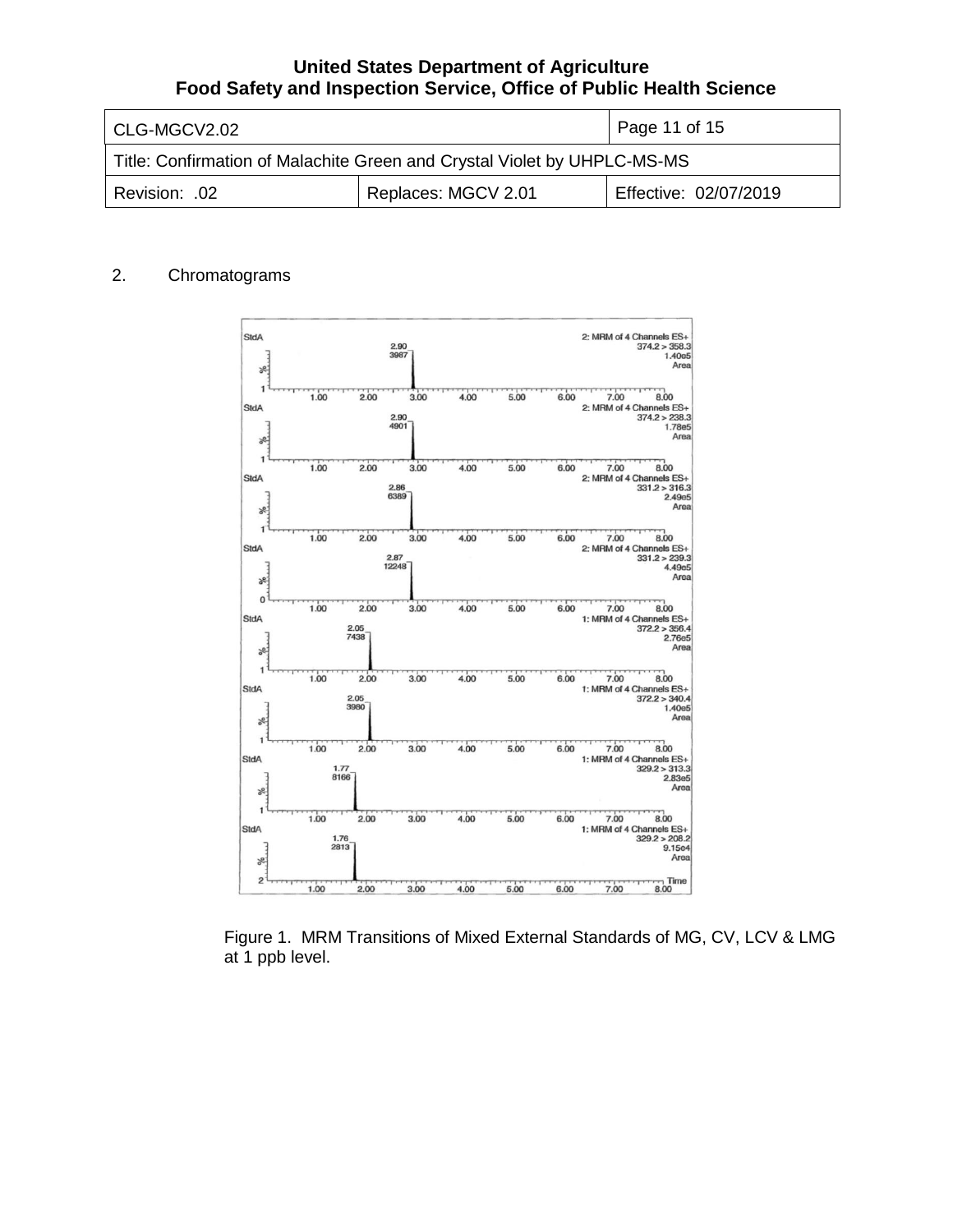| l CLG-MGCV2.02                                                           |                     | Page 12 of 15         |
|--------------------------------------------------------------------------|---------------------|-----------------------|
| Title: Confirmation of Malachite Green and Crystal Violet by UHPLC-MS-MS |                     |                       |
| Revision: .02                                                            | Replaces: MGCV 2.01 | Effective: 02/07/2019 |



 Figure 2. MRM Transitions of a Positive Control Spiked with a Mixed Standard of MG, CV, LCV & LMG at 1 ppb level.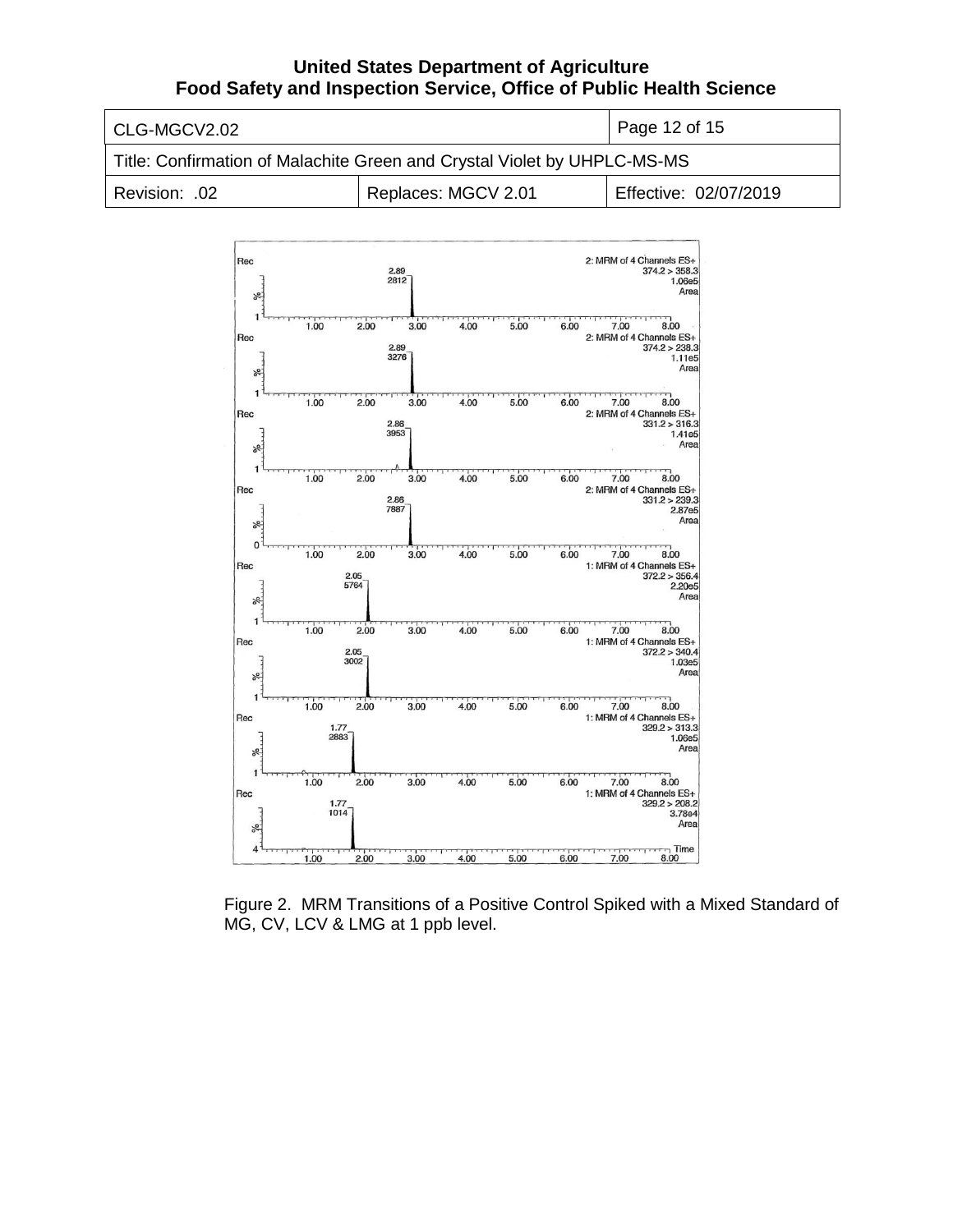

Figure 3. MRM Transitions of Blank Catfish Muscle

*s.bo* 6.00

7.00 **1 Time**  8.00

3. Structure



Malachite green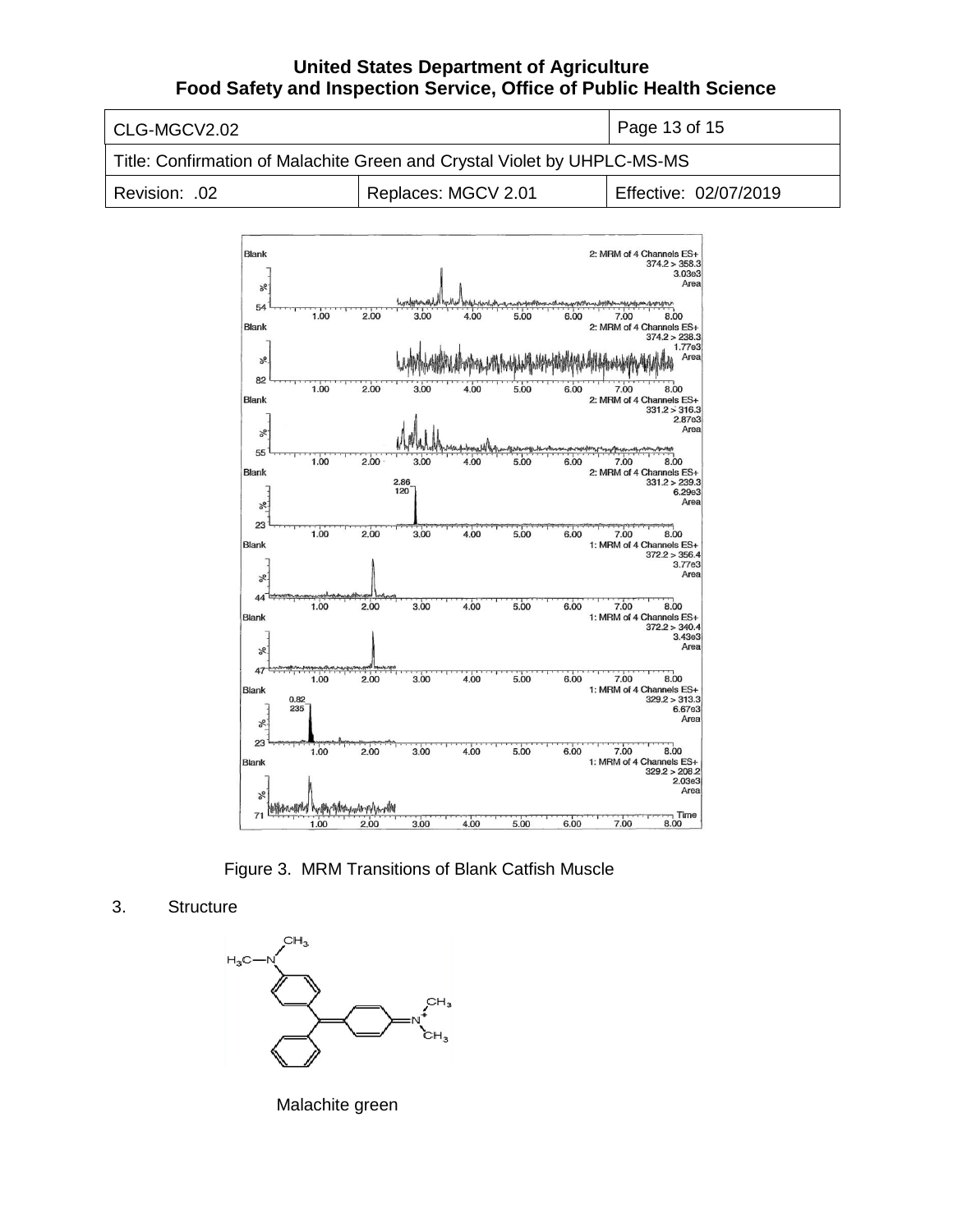| l CLG-MGCV2.02                                                           |                     | Page 14 of 15         |
|--------------------------------------------------------------------------|---------------------|-----------------------|
| Title: Confirmation of Malachite Green and Crystal Violet by UHPLC-MS-MS |                     |                       |
| Revision: .02                                                            | Replaces: MGCV 2.01 | Effective: 02/07/2019 |



Leucomalachite green



Crystal violet



Leucocrystal violet